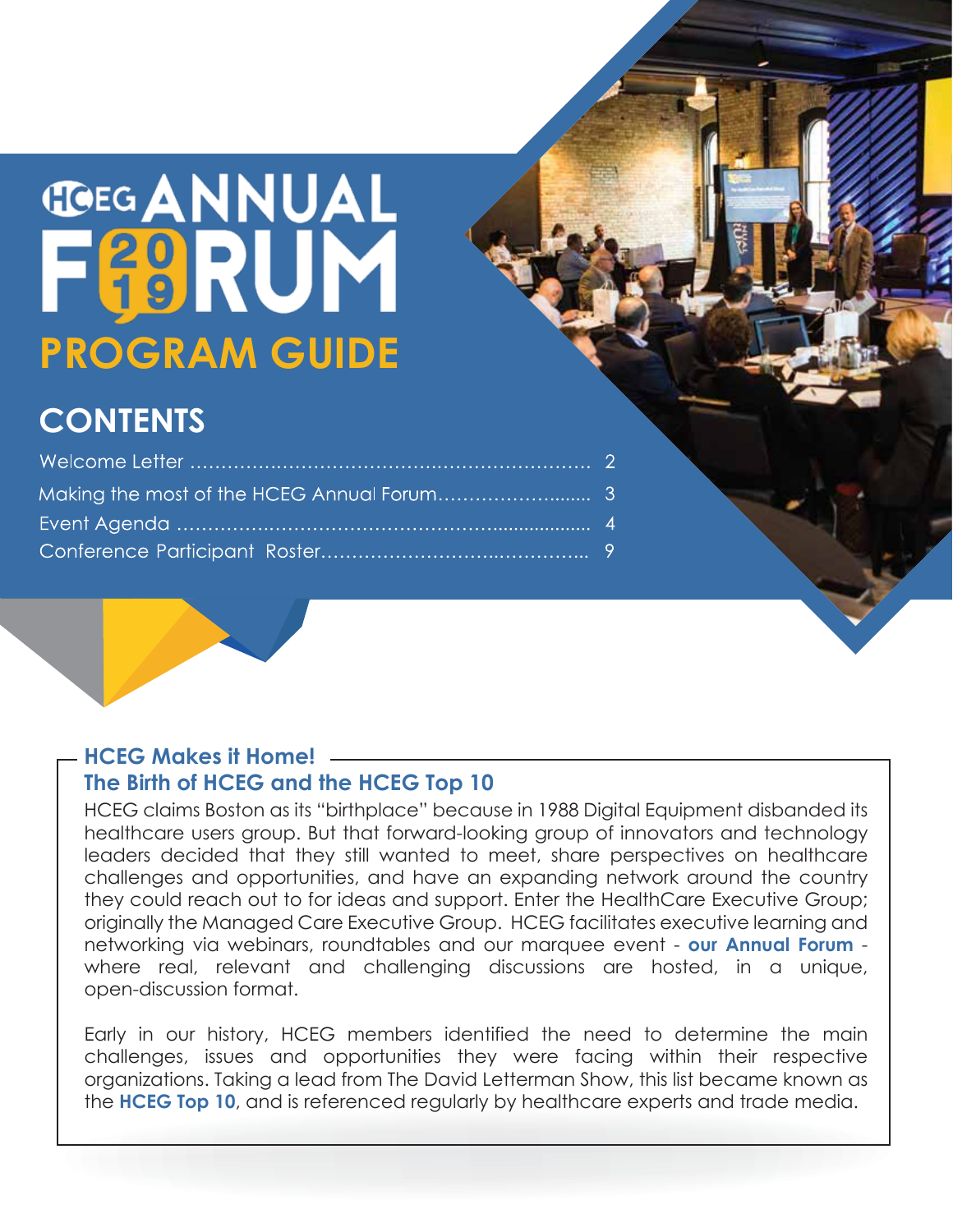

Welcome to the 2019 HCEG Annual Forum - Our 31st!

On behalf of the HealthCare Executive Group (HCEG) and our Board of Directors, we are thrilled to welcome you to Boston, Massachusetts for a few days of transformative discussions with other executives from across the country; all pioneering the transformation of healthcare during these on-going, uncertain times in the United States.

This 31st HCEG Annual Forum seeks to break down the silos that inhibit industry-changing innovation and provide you and your colleagues with actionable information, ideas and relationships to help as you lead your organization through the remainder of 2019, into 2020, and beyond. We've brought together over a hundred leaders to engage in dialogue, to collaborate, partner, and experience how innovative new models of care, reimbursement, technology and digital transformation are impacting healthcare constituents today.

Participants at our Annual Forum will determine the 2020 HCEG Top 10. Together, we will review, select and rank 25-30 carefully curated challenges, issues and opportunities during roundtable discussions and in-situ voting. Before the close of the Annual Forum, HCEG will announce the 2020 HCEG Top 10. This list will serve as the foundation of nationwide research through the Industry Pulse Survey, will be shared nationally and will become HCEG's program of topics for the year to come.

In addition to developing the 2020 HCEG Top 10, the 2019 HCEG Annual Forum will provide a valuable exchange of perspectives on key issues and will facilitate networking opportunities. Offsite events include tours and technology case studies at the IBM Watson Experience Center, food and beverage on the Left Field Deck at historic Fenway Park and a Red Sox vs. Yankees baseball game, plus breakfasts, lunches and noteworthy receptions.

We hope you will take the ideas and unique experiences that you will certainly absorb during the Forum back to your organizations to drive impactful changes that will make healthcare transformation going forward, a reality.

Thank you and our sponsor partners for joining us at the 2019 Annual Forum. We are thrilled that you share our excitement about the future of healthcare and we sincerely appreciate your participation.

Warm regards,

Ferris Taylor HCEG Executive Director

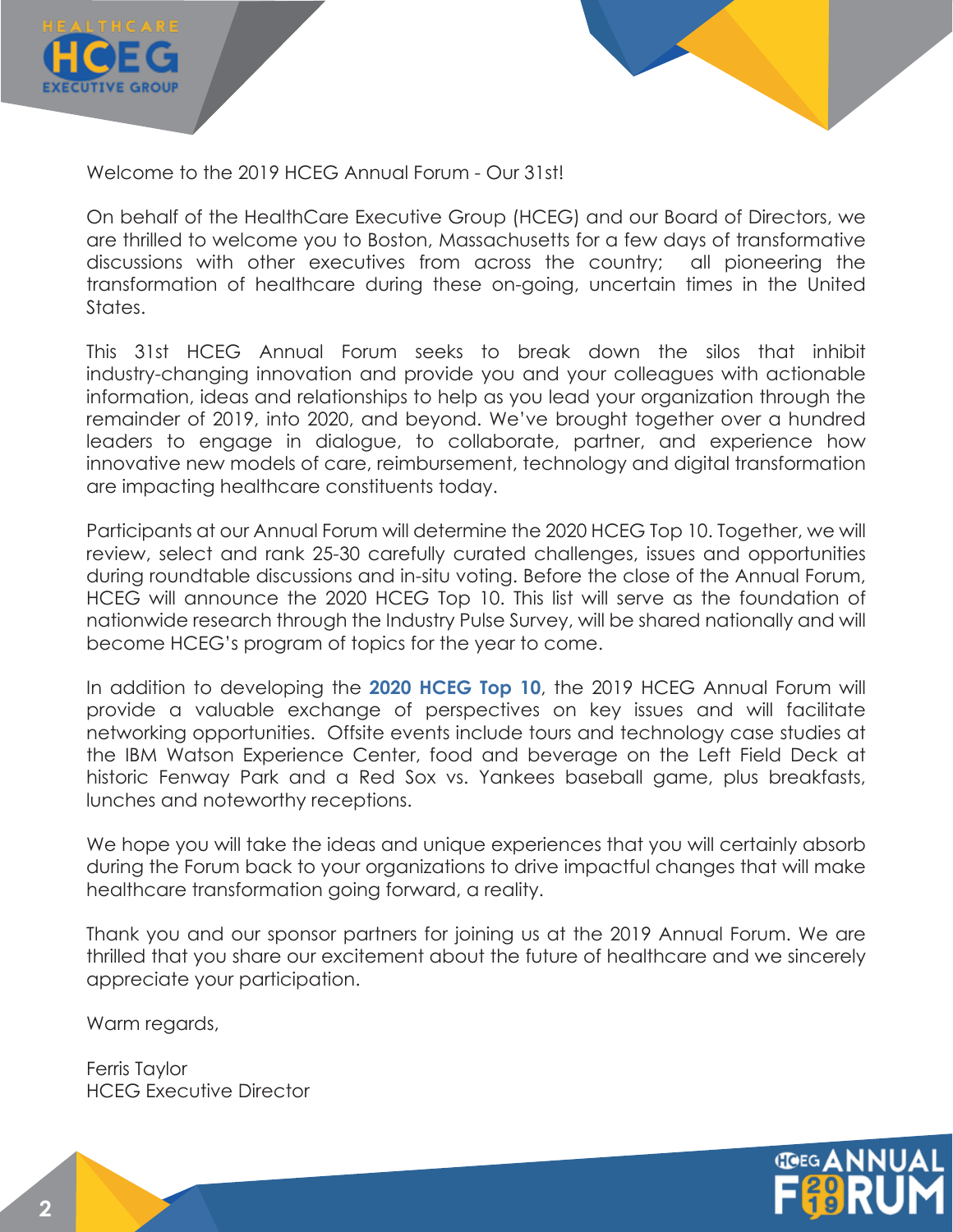### **Making the Most of the 31st Annual Forum of the HealthCare Executive Group**

at HCEG's 2019 Annual Forum. To help you get the most out of the HCEG Annual Forum read There are great opportunities to meet, experience and engage with fellow healthcare executives through this guide to ensure you're aware of what's to come.

You are among the health market's most influential leaders – connect with each other!

can find a more detailed agenda **here.**  $\overline{\phantom{a}}$ **Schedule of Activities:** The back of your name badge contains an abbreviated schedule. You

**Networking Opportunities:** Besides the ongoing opportunities for interaction with other participants during the sessions and events throughout the forum, the following networking opportunities are planned:

**•Sunday Night: 7:00 PM - 9:00 PM** Welcome Reception at Fenway Terrace at the Commonwealth Hotel

**•Monday Night: 5:10 PM - 7:10 PM** Evening of Peer-to-Peer Networking, food, beverage and Entertainment on the Left Field Deck at Fenway Park

**•Monday Night: 7:10 PM** - reserved seats for the Boston Red Sox vs New York Yankees Baseball Game at Fenway Park

**•Tuesday Night: 7:30 PM - 9:30 PM** Dinner + Closing Keynote: On the Bleeding Edge: Healthcare Policy and Reform in New England at Fenway Ballroom

•**Tuesday Night: 9:30 PM - 10:30 PM** Late Night Reception at Fenway Ballroom

@HCExecGroup Twitter account. Feel free to follow the **@HCExecGroup** account and/or the **Social Media:** During the forum, we'll be sharing some information and pictures via our #HCEGForum hashtag. Share forum insights, ideas and experience with those that could not attend by using the #HCEGForum hashtag.

can sign up **here**. **The HCEG Newsletter:** If you are not already a subscriber, join the mailing list for our newsletter. You

**Blogging:** Check out the HCEG Blog here. If you'd like to share your insight, ideas and/or opinion, we'd love to have you guest post on the HCEG blog. Send us an **email**.

**Join Us on Twitter & LinkedIn:** Follow our **Twitter** and **LinkedIn** 

**Continue to Engage After the Forum Ends:** Once the forum is over, we'll be sharing information, content and pictures from the event in our newsletter, on our blog and via our social media channels

**mailto:info@hceg.org** executive? Send us your thoughts and ideas **here**. **Share Your Opinion About HCEG:** We'd love to hear about what you thought of our 31st Annual Forum. What did you like? What didn't you like? What could we do to help you as a healthcare

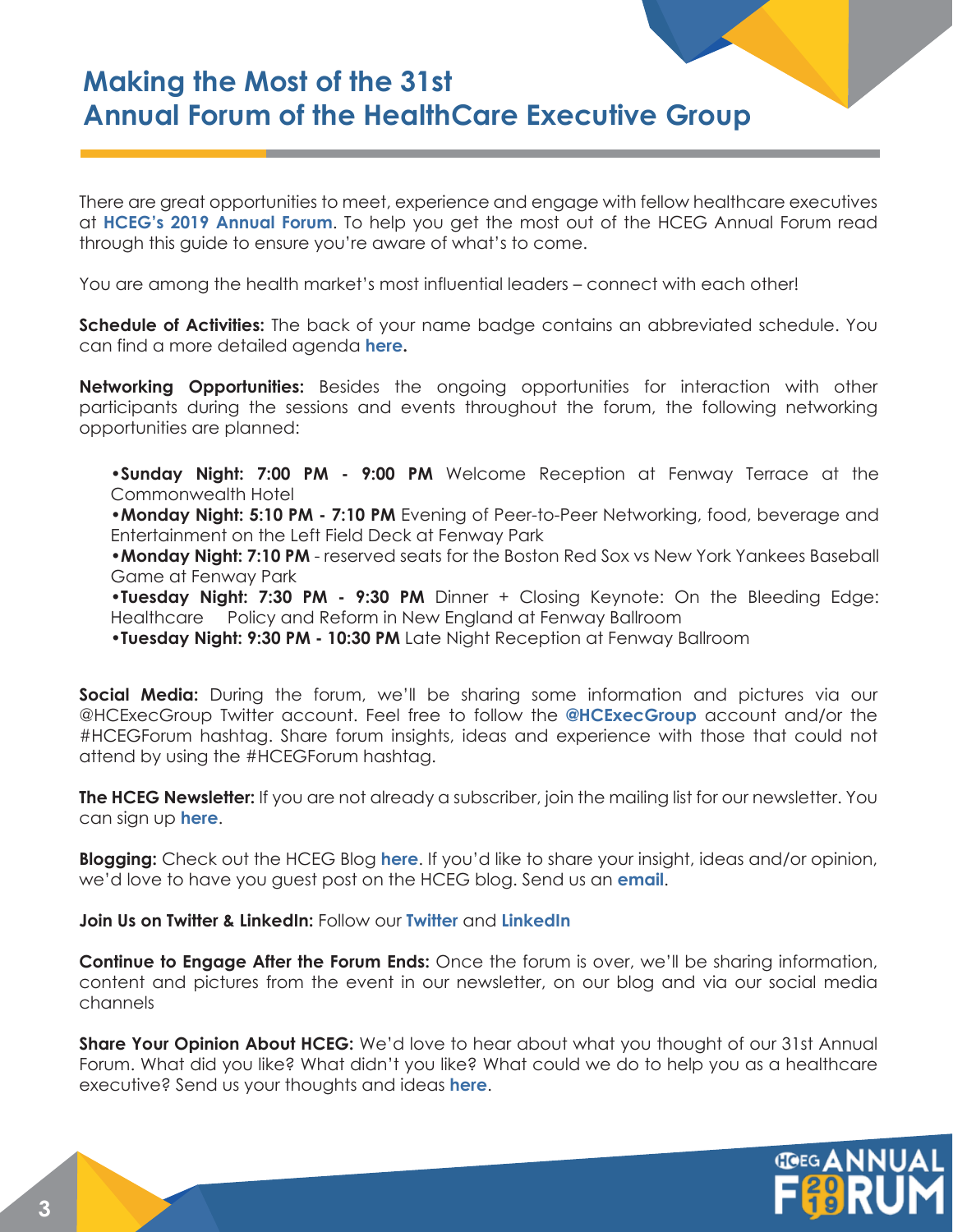### **HCEG Draft Agenda**

#### **Includes Breakfasts, Lunches, Dinners and Reception Networking Opportunities Each Day**

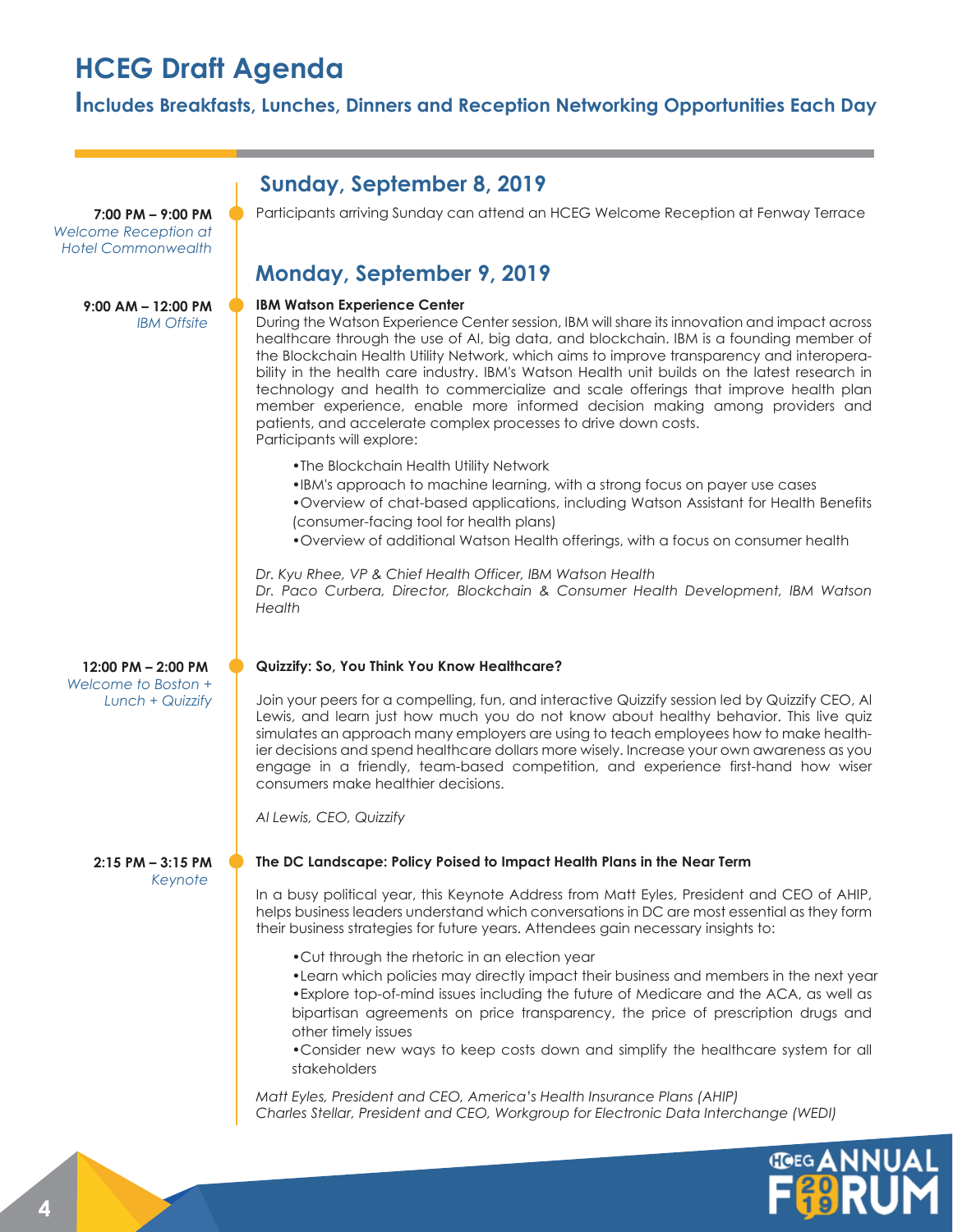| $3:15$ PM $-$ 4:00 PM                                        | Telehealth - mHealth-Digital Health: Transforming Healthcare Delivery<br>Digital and telehealth use is climbing dramatically, but there are still barriers to broader<br>adoption. In her first year at the helm of the American Telehealth Association, the premier<br>organization focused on advancing the adoption of telehealth, Ann Mond Johnson has a<br>keen eye to the future, leveraging connected care technologies to improve care, engage<br>patients in their health and wellness, and reduce inefficiencies across the health care<br>system. Join an open dialog with the panel to discuss: |
|--------------------------------------------------------------|-------------------------------------------------------------------------------------------------------------------------------------------------------------------------------------------------------------------------------------------------------------------------------------------------------------------------------------------------------------------------------------------------------------------------------------------------------------------------------------------------------------------------------------------------------------------------------------------------------------|
|                                                              | •Breaking down the barriers to help health systems move telehealth/mHealth/digital<br>health and the transition to value-care forward<br>• Advances at the Federal and State level that are opening the doors for telehealth,<br>digital health and mHealth<br>• New and consumer-friendly care delivery opportunities and remote monitoring tech-<br>nologies<br>. The role of emerging technologies - how AI, voice and others are changing care<br>delivery                                                                                                                                              |
|                                                              | Ann Mond Johnson - CEO; American Telemedicine Association<br>Greg LeGrow - Sr. Director of Consumer and Provider Solutions, BCBS of Massachusetts<br>Kris Joshi, EVP and President of Network Solutions, Change Healthcare                                                                                                                                                                                                                                                                                                                                                                                  |
| $5:00$ PM $- 7:00$ PM                                        | Evening of Peer-to-Peer Networking and Entertainment - Left Field Deck at Fenway Park<br>Join us for good food, drinks and networking with forum speakers and attendees. A sample<br>of the fare you'll enjoy includes Kayem Fenway Franks, Yankee Lobster Co. Lobster Rolls,<br>Barbeque Chicken, Vegetarian Pasta Salad, Gourmet House Made Mini Desserts and 2 Hour<br>Hosted Beer and Wine Bar.                                                                                                                                                                                                         |
| $7:00$ PM $-$ 9:00 PM                                        | <b>Boston Red Sox vs New York Yankees Baseball Game</b><br>The fun and networking continue as Annual Forum attendees enjoy an exciting match<br>between two of baseball's greatest teams.                                                                                                                                                                                                                                                                                                                                                                                                                   |
|                                                              | Tuesday, September 10, 2019                                                                                                                                                                                                                                                                                                                                                                                                                                                                                                                                                                                 |
| $8:00$ AM $-$ 9:15 AM<br><b>Breakfast Keynote</b><br>Address | Knowledge is Power: Cost Transparency as a Shared Strength and Responsibility<br>In this Keynote Address, discover how health plans and the Health Care Cost Institute (HCCI)<br>collaborate to enable best-in-class data sets and provide greater value to both the business<br>and member through transparency.                                                                                                                                                                                                                                                                                           |
|                                                              | . Understand cost and utilization trends in the commercially-insured population<br>. Delve into the issue of cost variation in the US market and how it impacts the transpar-<br>ency movement at the regulatory level<br>• Examine initiatives to narrow cost variation<br>• Hear how HCCI and health plans work together to share de-identified cost and<br>outcome data, help members navigate cost more easily, and drive improvement in<br>quality and value with robust analytics<br>. Discover how your organization can both benefit from and help fuel the transparen-<br>cy mission               |
|                                                              | Niall Brennan, CEO, Health Care Cost Institute (HCCI)<br>Marshall Votta, Operating Advisor, Nautic Partners<br>Dr. Michael Sherman, SVP & Chief Medical Officer, Harvard Pilgrim Health Care and Lectur-<br>er, Harvard Medical School                                                                                                                                                                                                                                                                                                                                                                      |

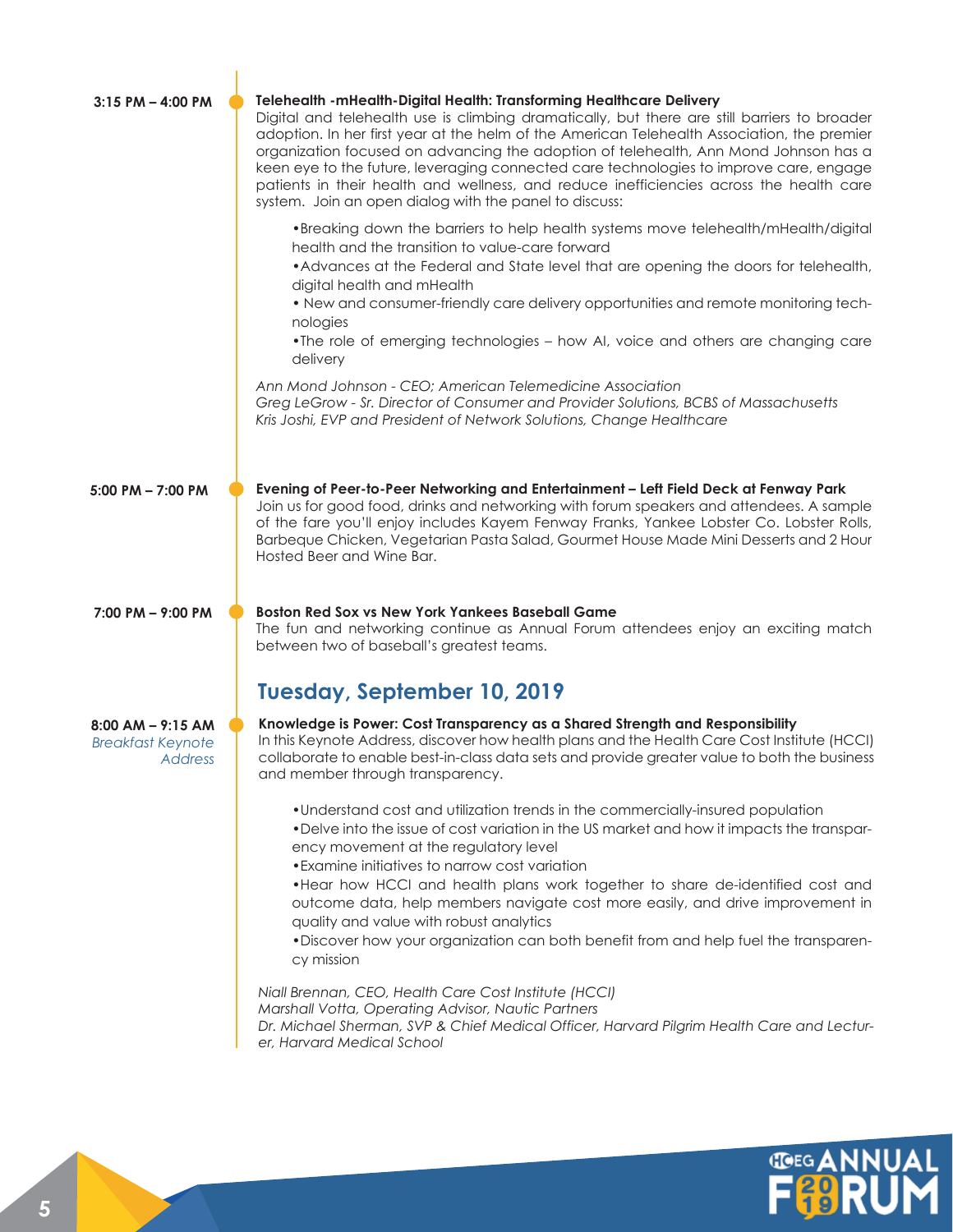| $9:30$ AM $-$ 10:15 AM<br>Logistics & Transpor-<br>tation Panel<br><b>Discussion</b> | Promote Health Equity and Remove Transportation as a Barrier to Care<br>This panel discussion examines the role of transportation in ensuring access to critical health<br>services, with an emphasis on improving care and experience for underserved Medicaid<br>and Medicare populations. Attendees explore:                                                                                                                                                                                                     |
|--------------------------------------------------------------------------------------|---------------------------------------------------------------------------------------------------------------------------------------------------------------------------------------------------------------------------------------------------------------------------------------------------------------------------------------------------------------------------------------------------------------------------------------------------------------------------------------------------------------------|
|                                                                                      | • How rideshare can improve health outcomes and transform the member and patient<br>experience<br>•Partnerships and infrastructure necessary to support transportation services for                                                                                                                                                                                                                                                                                                                                 |
|                                                                                      | members and patients<br>• Challenges in targeting services to optimize impact in Medicaid, Medicare, and<br>commercial populations and how to navigate them                                                                                                                                                                                                                                                                                                                                                         |
|                                                                                      | Megan Callahan, Vice President, Healthcare, Lyft<br>Erika Pabo, Chief Health Officer, Humana Edge<br>Rob Garnett, President, Amerigroup TN                                                                                                                                                                                                                                                                                                                                                                          |
| 10:15 AM - 11:00 AM<br><b>Panel Discussion</b>                                       | Digital Transformation: How Novel Technologies are Making a Tangible Impact<br>Panelists discuss use cases of disruptive innovation in digital health including short- and<br>long-term impacts on their business, relationships with other stakeholders, members, and<br>patients.                                                                                                                                                                                                                                 |
|                                                                                      | • Explore technologies that foster engagement between health care stakeholders<br>• Assess the impact on consumers, outcomes, and costs<br>• Hear first-hand examples of how technology successfully integrates into a payer<br>workflow including results and lessons learned                                                                                                                                                                                                                                      |
|                                                                                      | Kevin Pereau, Founder and CEO, TranscendIT Health<br>Mariya Filipova, Vice President Innovation, Anthem Inc<br>Oron Afek, CEO and Co-Founder, VIM<br>Ray Constantini, MD, CEO and Co-Founder, Bright.MD<br>Abner Mason, CEO, ConsejoSano                                                                                                                                                                                                                                                                            |
| 11:30 AM - 12:15 PM                                                                  | Beyond the Trend: Follow the Money to Identify Technologies Defining the Future of                                                                                                                                                                                                                                                                                                                                                                                                                                  |
| <b>M&amp;A Panel Discussion</b>                                                      | <b>Healthcare</b><br>This panel of experts discusses the merger and acquisitions (M&A) landscape with a focus on<br>technology investment. Attendees gain insight into which advancements investors are<br>betting on and why.                                                                                                                                                                                                                                                                                      |
|                                                                                      | . Which types of technology are worthy of investment in healthcare?<br>. What is driving the investment community toward M&A, and how does the right<br>technology factor into the decision to invest in a business or not?<br>• What top technologies are poised to meaningfully support healthcare payment and<br>delivery transformation in the next 3 years?                                                                                                                                                    |
|                                                                                      | Tuoyo Louis, Co-Founder and Managing Partner, Bambü Global Healthcare Advisors<br>Ricardo Johnson, Senior Director, Healthworx, CareFirst BlueCross BlueShield<br>Vinay M.Shah, Principal & Founding Team Member, LTP                                                                                                                                                                                                                                                                                               |
| 12:15 PM - 1:30 PM<br><b>HCEG Top 10</b><br><b>Roundtables</b>                       | Top 10 Roundtables: Voting and Ranking<br>For more than a decade, a highlight of the HealthCare Executive Group's annual forum is<br>the development of the HCEG Top 10 list of challenges, issues, and opportunities that health-<br>care executives are facing. Starting with a list of approximately 25-30 items identified by the<br>HCEG Board, members and partners, forum participants interact with each other to identify<br>the 2020 Top 10 challenges, issues and opportunities for their organizations. |

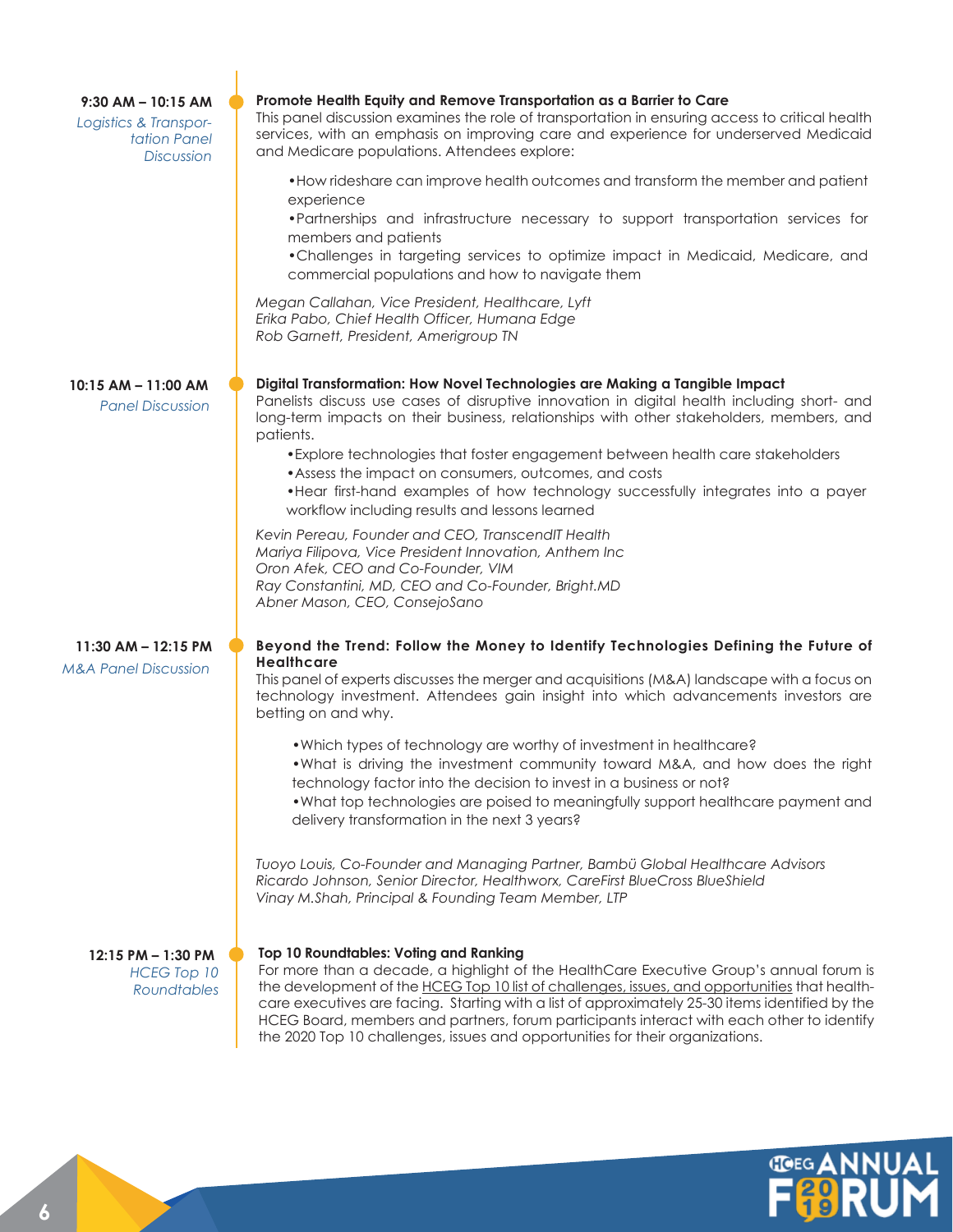|                                                                            | Candidate items on the HCEG Top 10 list will be reviewed in a roundtable format facilitated<br>by key sponsor partner thought leaders. The objective of the luncheon discussions will be to<br>clarify the overall voting list, add any critical issues that may have been missed and provide<br>an opportunity for deeper insight into the critical issues for the coming year. The final list of<br>items will then be ranked by forum participants and formally shared with attendees.                                                                                                                                                                                                                                                                                  |
|----------------------------------------------------------------------------|----------------------------------------------------------------------------------------------------------------------------------------------------------------------------------------------------------------------------------------------------------------------------------------------------------------------------------------------------------------------------------------------------------------------------------------------------------------------------------------------------------------------------------------------------------------------------------------------------------------------------------------------------------------------------------------------------------------------------------------------------------------------------|
|                                                                            | Ferris Taylor, HCEG Executive Director<br>Steve Sisko, HCEG Digital Strategist<br>Selena Fuller, Market Intelligence and Engagement, Change Healthcare                                                                                                                                                                                                                                                                                                                                                                                                                                                                                                                                                                                                                     |
| 2:00 PM - 3:15 PM                                                          | Unleash Value and Innovation in Your Organization: Understanding the Problem You Don't See<br>"Innovation" is a healthcare buzzword often cited as a must-have for any organization that<br>wants to succeed, or merely exist, in the near-term. But, what are the precursors for real<br>innovation in an organization? And, what is the real barrier to lasting change? This keynote<br>from Jason Woo, examines how organizations can avoid falling back into the same<br>challenges in communications, collaboration, teamwork, and culture, and open the door<br>to innovative thinking and change. In an interactive environment, attendees:                                                                                                                         |
|                                                                            | . Identify the hidden barrier that keeps leaders from creating a workplace culture that<br>supports long-term success<br>• Examine how the factors that lead to personal success (expertise, knowledge,<br>technical skills) may actually distort our ability to see a problem clearly and truthfully<br>over time<br>. Learn how to create greater accountability and collaboration in our people to<br>unleash their expertise and innovation<br>• Explore the causes of self-deception in an interactive setting through vignettes and<br>individual and group exercises                                                                                                                                                                                                |
|                                                                            | Jason Woo, MD, MPH, FACOG, Medical Officer, US Public Health Service and Founder,<br>Learning Core Leadership Through Service                                                                                                                                                                                                                                                                                                                                                                                                                                                                                                                                                                                                                                              |
| $3:30$ PM $-$ 4:15 PM<br><b>Opioid Epidemic</b><br><b>Panel Discussion</b> | Developing a Collaborative Approach to Address the Opioid Crisis<br>In this panel, experts explore where organizations are today in dealing with the opioid<br>epidemic and collaborative strategies to move forward. Panelists and attendees explore:<br>• The current state of the opioid crisis<br>. How did we get here? - A look at overprescribing and alternative options for pain<br>management<br>• Strategies in play today that aim to prevent and treat opioid abuse<br>• Progress to-date and lessons learned during their implementation<br>• Next steps to move the needle in a positive direction<br>. Which efforts are making the most impact?<br>• How might health plans collaborate to mitigate the opioid epidemic on a local and<br>national level? |
|                                                                            | Ian Gordon, COO, Solera<br>Dave Henderson, Chief Executive Officer, Thrivee<br>Gregory Marotta, President and CEO, CleanSlate Opioid Clinics                                                                                                                                                                                                                                                                                                                                                                                                                                                                                                                                                                                                                               |
| 4:15 PM $-$ 5:15 PM                                                        | Sustaining Outcomes and Savings through Lifestyle & Behavioral Modification<br>Even with more access to information, specialized medicine, and technology than ever<br>before, we're not always healthier - what's the culprit?                                                                                                                                                                                                                                                                                                                                                                                                                                                                                                                                            |
|                                                                            | Eric Hamborg, co-founder and chief commercial officer at MOBE will be joined by highly<br>regarded panelists. They will explore the complexities of health care and discuss how<br>services with sustainable cost saving models can be designed and delivered to address the<br>challenges of a growing hidden population of members with complex health profiles. By                                                                                                                                                                                                                                                                                                                                                                                                      |

taking a whole-person approach that promotes behavioral modifications in concert with

medical care, long-term outcomes dramatically improve.

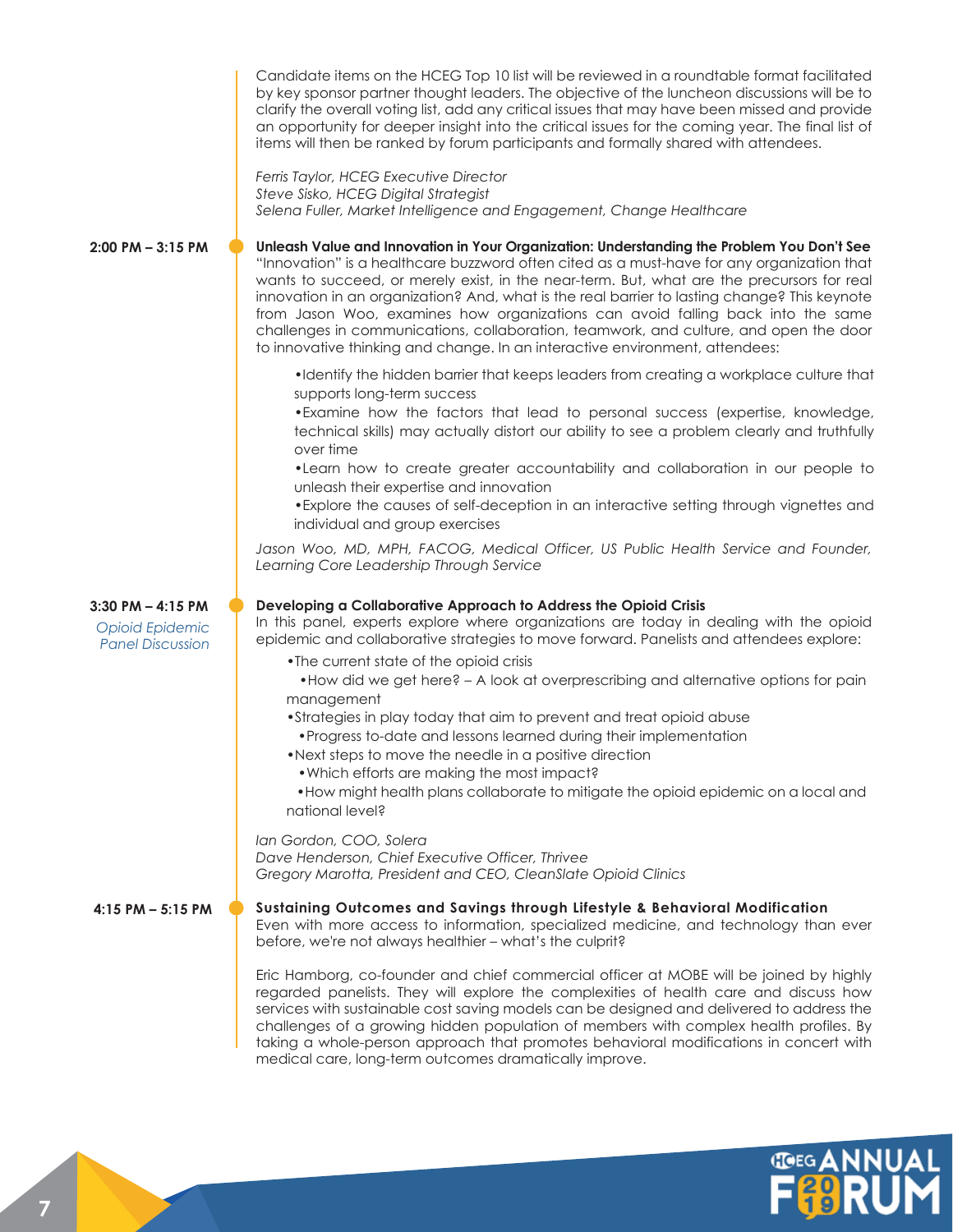*Eric Hamborg, Chief Commercial Officer, MOBE Archelle Georgiou MD, President, Georgiou Consulting Johanna Vidal-Phelan, VP Medical Director, Pennsylvania Medical Society, Care Centered Collaborative*

**7:30 PM – 9:30 PM** *Closing Keynote* 

#### **On the Bleeding Edge – Healthcare Policy and Reform in New England**

Many firmly believe all healthcare is local. At the same time, we know states lead the charge in piloting new programs later adopted at the national level. Our closing dinner will address critical inflection points in the evolution of US healthcare, some of which were foreshadowed in New England. Join us to explore how local policy and initiatives have influenced (and may continue to influence) reform on a national level. Attendees hear:

- •A recap of how local health care delivery and policy has evolved and why
- •Perspective on what the next round of healthcare reform might look like
- •A robust discussion on how the collaborative nature of New England healthcare may continue to influence national policy

•Insights from New England healthcare experts – How are they thinking about many of the HCEG Annual Forum topics as they shape their own strategies?

#### **Wednesday, September 11, 2019**

**7:30 AM – 8:00 AM Breakfast + Sponsor/Member Feedback**

#### **8:00 AM – 10:00 AM Executive Leadership Roundtable - Value-Based Relationships and Reimbursement: How can Industry Collaborate to Speed the Move to Value?**

The U.S. healthcare system remains predominantly fee-for-service, despite considerable investment, evolving regulation, and prolific conversation aimed at moving to value. In reality, few are incentivized to provide value-based care, and most have varying definitions of what value means. Panel experts kick off a conversation about top challenges and opportunities in transitioning from FFS, and which realistic next step they plan to take to make real progress in the move to value.

- •Persistent challenges in the move to value, and thoughts on overcoming them
- •Recent successes in new payment models and lessons-learned
- •Collaborating for value-based care a look at cross-industry partnerships
- •What key decisions need to be made to move forward on this HCEG Top 10 issue?

*David Di Loreto, Principal, Sg2 Jeff Micklos, Executive Director, Health Care Transformation Task Force Harry Merkin, VP of Marketing, Healthedge Software, Inc. Mayur Yermaneni, Chief Growth and Strategy Officer, eQHealth Solutions*

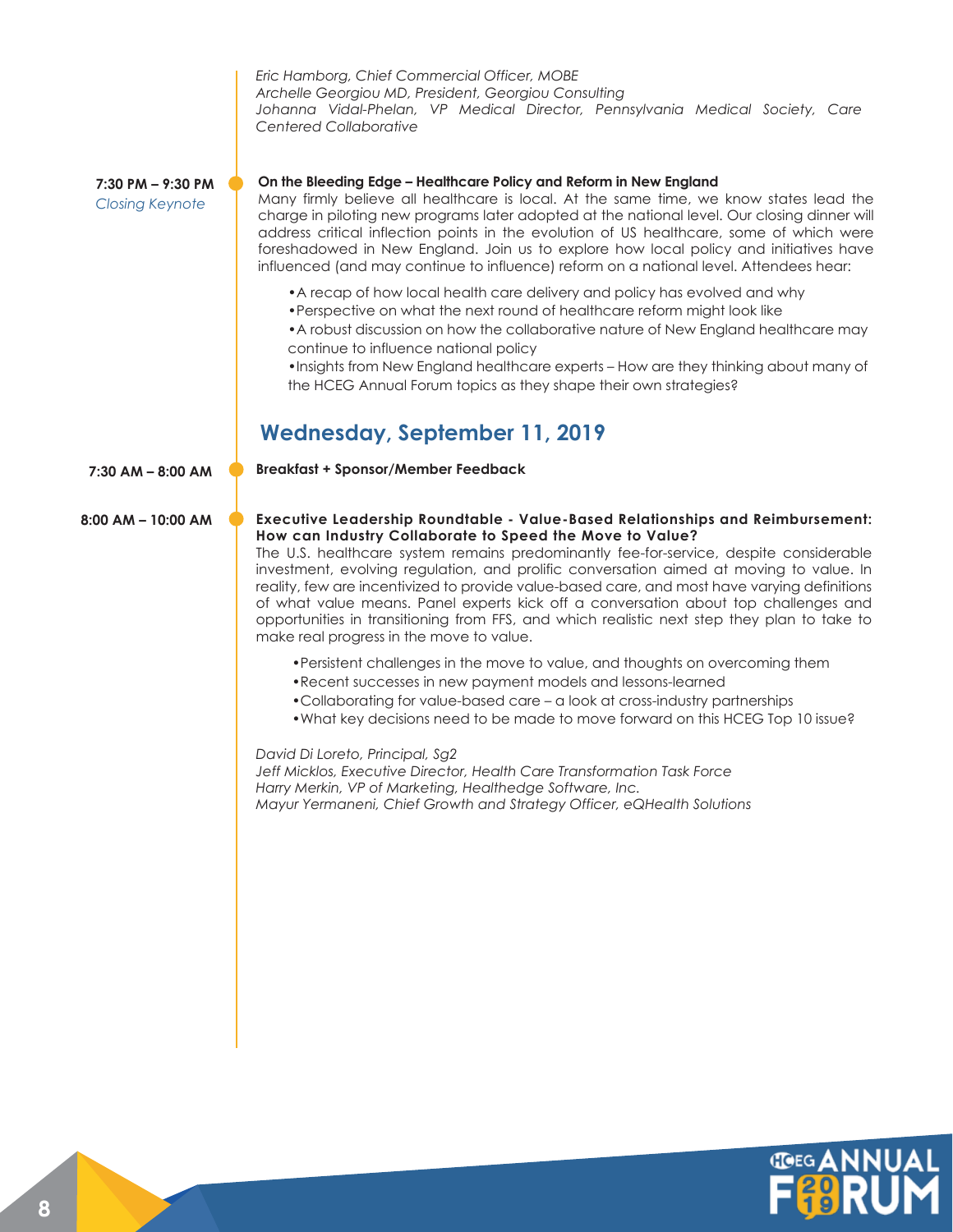#### **ALAN ABRAMSON**

SVP & CIO

*HealthPartners*

#### **KEVIN BAHN**

AV

*HCEG*

### **ERIN BRANHAM**

Director of Events

*HCEG www.linkedin.com/in/erinbranha mcsep/*

### **MICHAEL BROUSSEAU**

Partner, CEO

*www.linkedin.com/in/michaelbrousseau-65a350 InsightDynamo*

### **PHILLIP CARDONA**

Sr. Sales Executive

*Change Healthcare www.linkedin.com/in/phillipcardona-0917b915/*

### **MATT COLLINS**

RVP - US Healthcare

*Appian www.linkedin.com/in/4matt collins/*

### **DEREK ABRUZZESE**

Chief Strategy Officer

*Tufts Health Plan www.linkedin.com/in/derekabruzzese-8466761/*

### **DANIEL BLUMENTHAL**

Medical Director

*Devoted Health www.linkedin.com/in/danblumenthal-4a19029*

### **DENNY BRENNAN**

Executive Director

*Massachusetts Health Data Consortium www.mahealthdata.org*

### **NICOLE BURNETT**

Vice President, Sales

*VirtualHealth www.linkedin.com/in/nicoleburnett-91ab63111*

### **MEGAN CASTILLA**

*www.linkedin.com/in/megancastilla Healthcare Communications*

### **BEN CORTRIGHT**

EVP, Corporate Development

*RedCard www.linkedin.com/in/ben cortright/*

### **ORON AFEK**

CEO

*VIM www.linkedin.com/in/oronafek/*

### **RANDY BORDELON**

VP of Enterprise Services

*eQHealth Solutions www.linkedin.com/in/randy bordelon/*

#### **NIALL BRENNAN** CEO

*www.linkedin.com/in/niallbrennan-37a1303/*

### **MEGAN CALLAHAN**

VP, Healthcare

*Lyft www.linkedin.com/in/megana callahan/*

### **MELISSA CELLUCCI**

Vice President

*VirtualHealth www.linkedin.com/in/melissa cellucci/*

### **RAY COSTANTINI**

Founder & CEO

*Bright.md www.linkedin.com/in/rcost/*

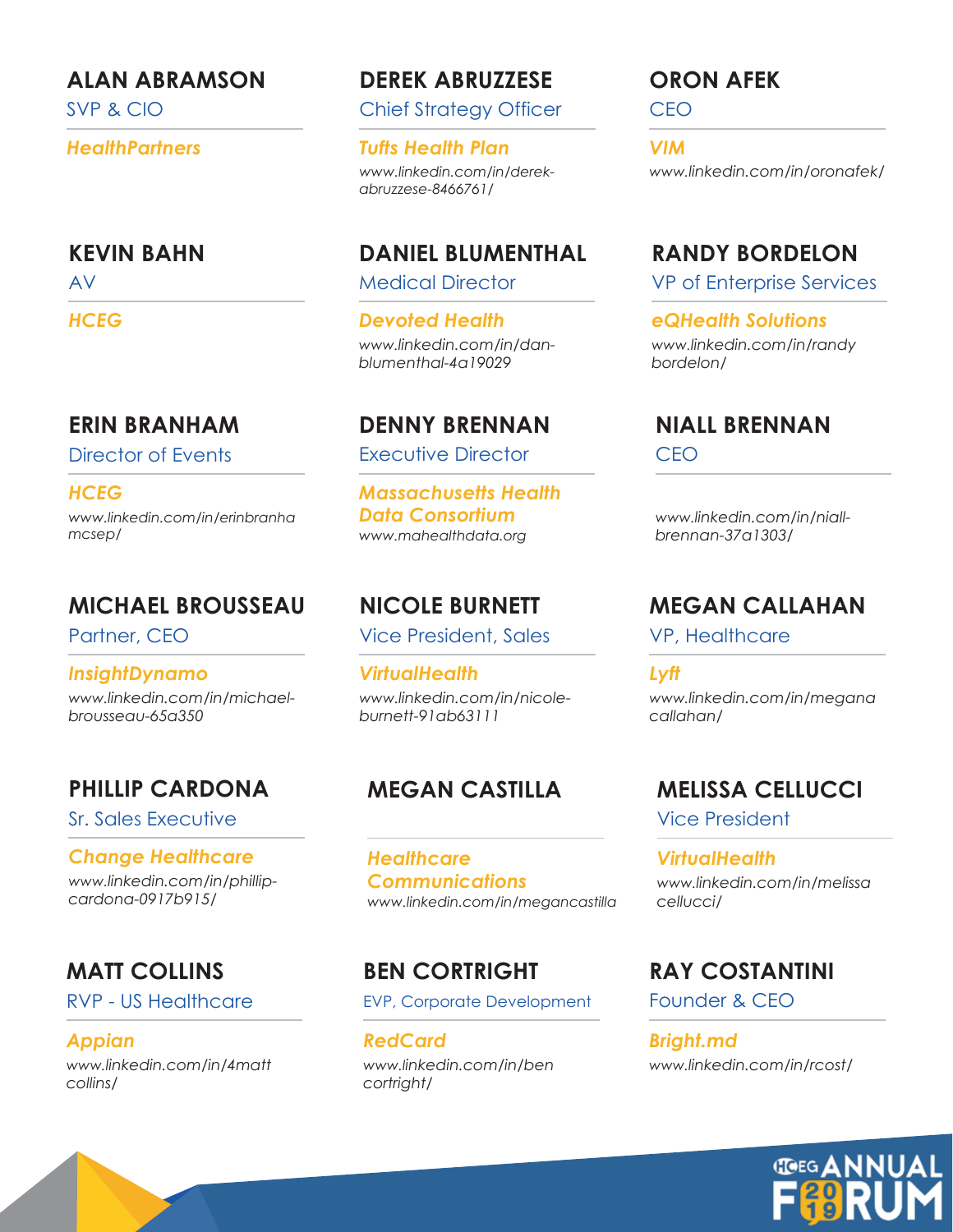**DR. PACO CURBERA**

Director, Blockchain & Consumer Health Development

*IBM Watson Health www.linkedin.com/in/fcurbera/*

### **KEVIN DEUTSCH**

Managing Director, Health Plan Cloud

*Softheon www.linkedin.com/in/kjdeutsch/*

**MATT EYLES**

President and Chief Executive Officer

#### *America's Health Insurance Plans (AHIP)*

*www.linkedin.com/in/matt-eyles -4519799/*

### **BILL FRIEDMAN**

VP of Payer Sales

*Zipari www.linkedin.com/in/friedman william/*

### **YANA GALUKHINA**

Vice President, HSA Business Operations and Strategy

#### *Fidelity Investments (Health Solutions)*

*www.linkedin.com/in/yana-galukhina -357b902b/*

### **SAL GENTILE**

**CEO** 

*Friday Health Plans*

**ERIC DECKER**

SVP, Chief Information Officer

*Independent Health Association www.linkedin.com/in/ericjdecker/*

### **DAVID DI LORETO, MD**

Principal

*Sg2 www.linkedin.com/in/daviddiloreto/*

**ASHLEY FIFIELD** VP, Key Accounts Health Plans

*Surescripts www.linkedin.com/in/ashley-fifield -44b8a57/*

### **SELINA FULLER**

Market Intelligence & Engagement

*Change Healthcare www.linkedin.com/in/selina-fuller/*

## **ROBERT GARNETT**

President

*Amerigroup Tennessee, an Anthem Company www.linkedin.com/in/robgarnett/*

President, Author and On-Air Medical Expert **ARCHELLE GEORGIOU, MD**

*Georgiou Consulting www.linkedin.com/in/ archellegeorgiou/*

Softheon Consultant **DARNELL DENT**

*Softheon*

### **NICK DODARO**

Chief Medical Officer / President

*Medical Life Holdings linkedin.com/in/nicholas-r-dodaro -60148a1b/*

**MARIYA FILIPOVA** VP Anthem Innovation

*Anthem www.linkedin.com/in/mfilipova/*

### **DAVID GALLEGOS**

SVP Consulting Services

*Change Healthcare www.linkedin.com/in/davidgallegos*

Managing Partner, Strategy & Corp Dev **BILL GAYNOR**

*www.linkedin.com/in/wdgaynor GTM Results, LLC*

President and Chief Operating **Officer IAN GORDON**

*Solera Health*

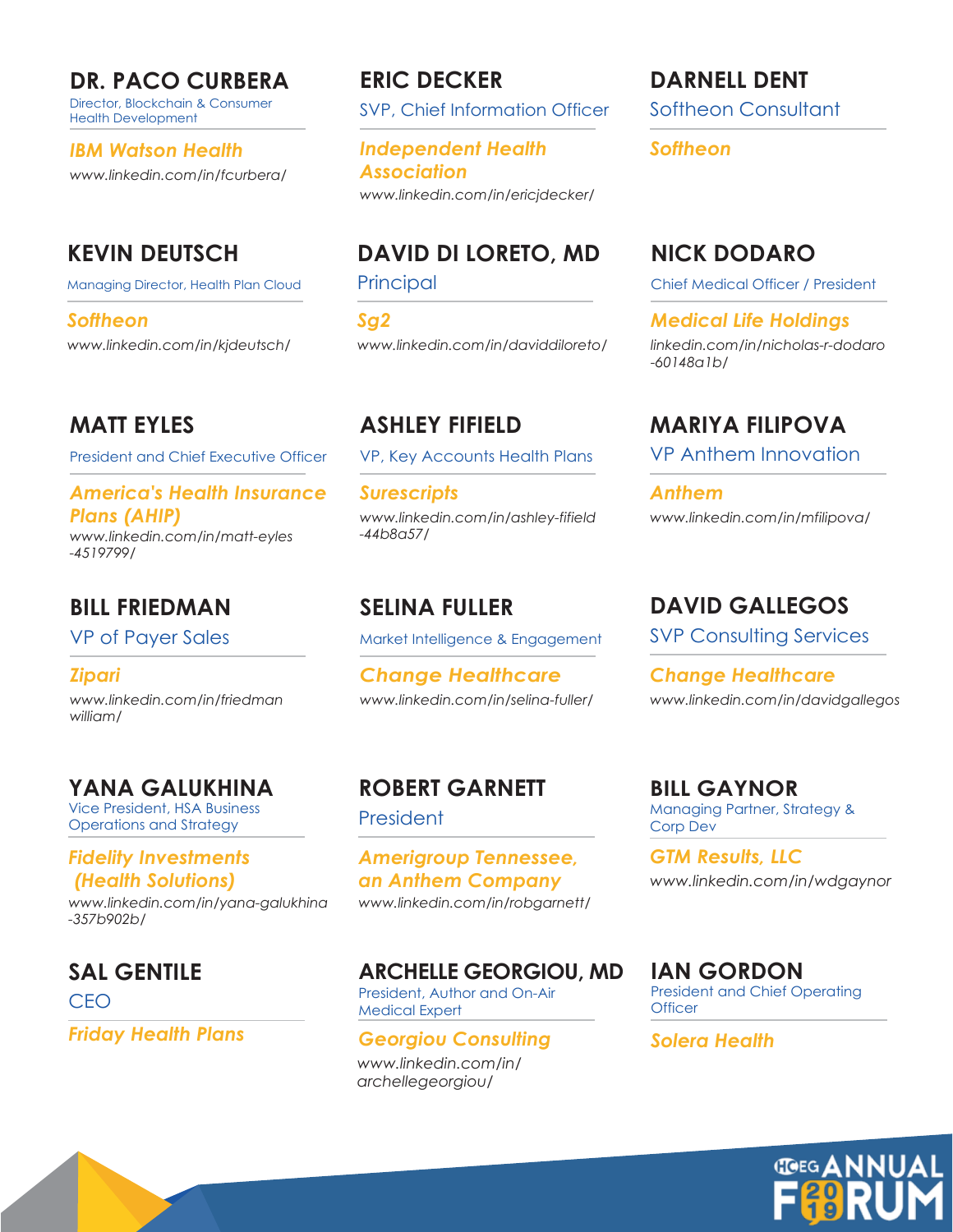### **LESLEY HAAK**

VP - IT Application Delivery

## *Independent Health*

### **MICHAEL HENDERSHOT**

Business Development & Strategy

#### *Leverage Health*

*www.linkedin.com/in/davehenderson-804ba318*

### **ANDY HOFFMANN**

Regional Vice President

*InstaMed www.linkedin.com/company/ instamed/*

### **RICARDO JOHNSON**

Senior Director, Healthworx

#### *CareFirst BlueCross BlueShield*

*www.linkedin.com/in/ricardo -healthworx*

### **CHINMAY KOMMURU**

U.S. Healthcare Expert

*Synpulse USA Inc. www.linkedin.com/in/ckommuru*

### **IAN LAIRD**

National Vice President of Growth

#### *DaVita Health Solutions www.linkedin.com/in/ian-laird*

*-278213/*

**ERIC HAMBORG**

Chief Commercial Officer

#### *MOBE*

*Association www.linkedin.com/in/eric-hamborg -68777a7/*

### **DAVID HENDERSON**

CEO

*Thrivee www.linkedin.com/in/dave-henderson -804ba318*

**CHRIS JASINSKI** Director of Population Health

and Quality

*Health New England www.linkedin.com/in/cfjasinski*

## **BRUCE JONES**

SVP CIO

*Excellus BCBS www.linkedin.com/in/bruce-jones -4473a82*

**MARILYN SCHLEIN KRAMER Principal** 

*RedCardNeptune Associates www.linkedin.com/in/marilyn-kramer -76b97b7/*

### **GREGORY LEGROW**

Sr. Director Consumer and Provider Solutions

*Blue Cross Blue Shield of Massachusetts*

### **LESLIE HELOU**

Vice President, Medication Strategies

#### *MOBE*

*www.linkedin.com/in/leslie-helou -672a0b3*

### **BOB HINCKLEY**

Chief Strategy Officer

*Capital District Physicians' Health Plan*

*www.linkedin.com/in/bob-hinckley -4243182*

### **SHERI JOHNSON**

AVP Member Enrollment & Billing

#### *UCare*

*www.linkedin.com/in/sheri-johnson -2264618/*

### **KRIS JOSHI**

EVP and President - Network Solutions

*Change Healthcare www.linkedin.com/in/kris-joshi -748206/*

**AMY KRANE** Director of Product Marketing

*Diameter Health www.linkedin.com/in/vp-marketing/*

Quizmeister-in-Chief **AL LEWIS**

*Quizzify www.linkedin.com/in/al-lewis-57963/*

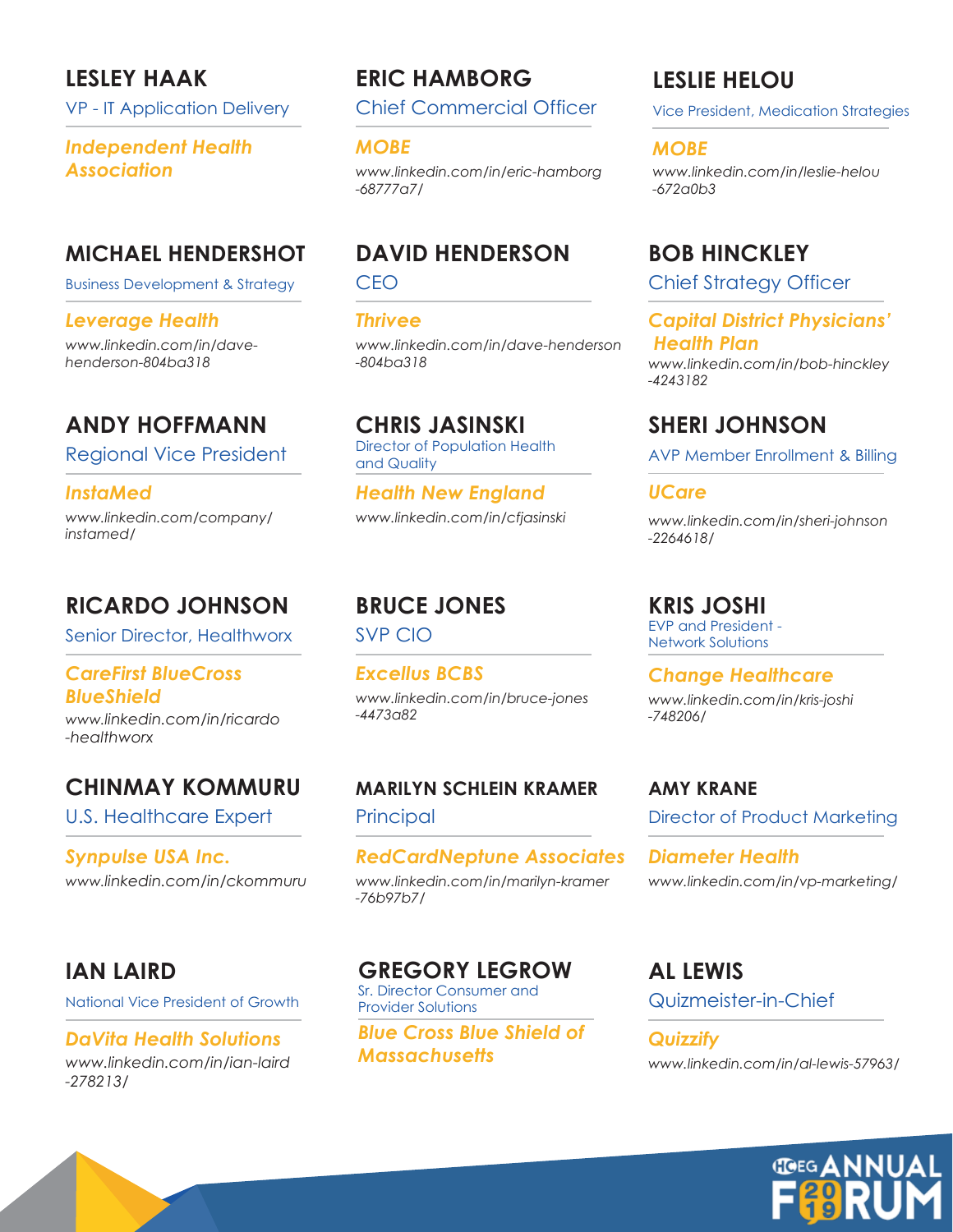### **PETER LICURSI**

**CRO** 

*Zipari www.linkedin.com/in/peterlicursi/*

### **GREGORY MAROTTA**

President & CEO

#### *CleanSlate Centers Inc.*

*www.linkedin.com/in/gregorymarotta-0346956/*

### **CATE MCCONNELL**

Global Industry Leader, Healthcare Payers

#### *Appian*

*www.linkedin.com/in/cate-bowman -mcconnell-mba-cphims-6243663/*

## **ANN MOND JOHNSON**

CEO

#### *moran-9782969a/ www.linkedin.com/in/annmondjohnson American Telemedicine Association*

## **MARK NATHAN**

CEO and Founder

*Zipari www.linkedin.com/in/marknathan/*

### **ERIKA PABO**

Chief Health Officer

*Humana Edge, Humana www.linkedin.com/in/erikapabo/*

### Co-Founder | Managing Partner **TOUYO LOUIS**

*Independent Health Association www.linkedin.com/in/tuoyo/*

**ABNER MASON** Founder & CEO

*ConsejoSano*

**HARRY MERKIN** Vice President of Marketing

*HealthEdge www.linkedin.com/in/hmerkin15/*

### **SOPHIA MORAN**

Product Marketing Manager

*HealthEdge www.linkedin.com/in/sophia-*

**DANNY NGUYEN** Senior Business Development **Representative** 

#### *HealthEdge*

### **KEVIN PEREAU**

Founder/CEO

*TranscendIT Health www.linkedin.com/in/kevinpereau-990913/*

### **RICHARD LUNGEN**

Managing Member

*Leverage Health www.linkedin.com/in/richardlungen*

### **BETH MAXWELL**

VP of Business Development

*Zipari www.linkedin.com/in/beth-maxwell -0b259925/*

### **JEFF MICKLOS**

Executive Director

*Health Care Transformation Task Force www.linkedin.com/in/jeff-micklos -a0a4129/*

### **PATRICK MULVEHILL**

Chief Technology Officer

*Excellus BCBS www.linkedin.com/in/patrick-mmulvehill-a5476a3/*

### **MARCELA OLIVER**

Social Media Manager

*HCEG www.linkedin.com/in/marcelaoliver*

VP Business Alignment & **Transformation ANGELA PERRI**

*UPMC Health Plan www.linkedin.com/in/perrisolnceo*

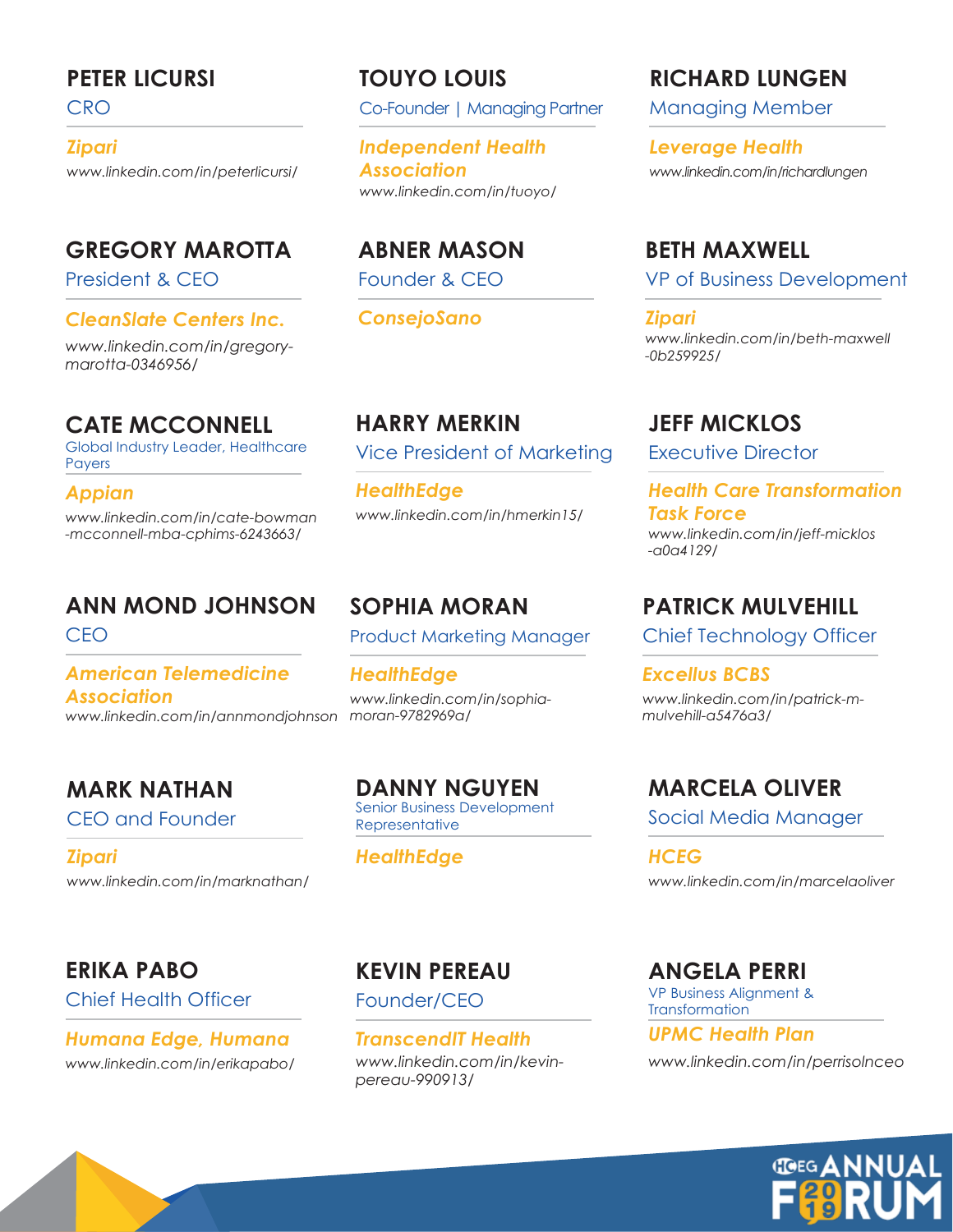### **JERRY POLCARI**

Procurement Officer & HCEG Alumni

*MBTA www.linkedin.com/in/jerry-polcari -b215772/*

### **DAVID QUERUSIO**

Chief Technology Officer

#### *Harvard Pilgrim Health Care*

*www.linkedin.com/in/davidquerusio-0b17641/*

VP & Chief Health Officer Account Executive **DR. KYU RHEE**

*IBM Watson Health www.linkedin.com/in/kyurheemd/*

### **JULIANA RUIZ**

Management

*HCEG www.linkedin.com/in/julianaruiz/*

### **EUGENE SAYAN**

CEO

*Softheon www.linkedin.com/in/eugenesayan/*

### **VINAY M. SHAH**

Principal & Founding Team Member

#### *LTP*

*www.linkedin.com/in/vinaymshah/*

## **SUE POWERS**

Chief Growth Officer

*VirtualHealth*

*www.linkedin.com/in/sue-powers -85b42b2/*

Executive Director, Women's & Children's **PERRY ANN REED**

*WakeMed Health & Hospitals www.linkedin.com/in/perryannreed/*

### **STEPHANIE R. RICHARDSON**

Director, Government Programs

*HPHC www.linkedin.com/in/ stephanierrichardson/*

**BOB RUOCCO** VP, Chief Information Officer

*HealthNow New York*

## CEO

**ERIC SCHAEFER**

*RedCard www.linkedin.com/in/eric-schaefer -9bb5731b/*

### **MICHAEL SHERMAN**

SVP & Chief Medical Officer

#### *Harvard Pilgrim Health Care*

*www.linkedin.com/in/michaelsherman-1a824a1/*

### Vice President, Strategic Accounts **Matt Presley**

*Solera www.linkedin.com/in/matthewpresley/*

HCEG Staff **ANN REMOTIGUE**

*HCEG*

### **JOHN ROCHE**

*Appian www.linkedin.com/in/johnroche4/*

### **ANDY SAXON**

Account Executive

*Appian www.linkedin.com/in/andysaxon007*

### **ERIC SCHULTZ**

Former CEO

*HPCP www.linkedin.com/in/eric-h-schultz -26b6193*

### **MIKE SHUMER**

CEO

#### *Medical Life Holdings www.linkedin.com/in/michaelshumer-b6933013/*

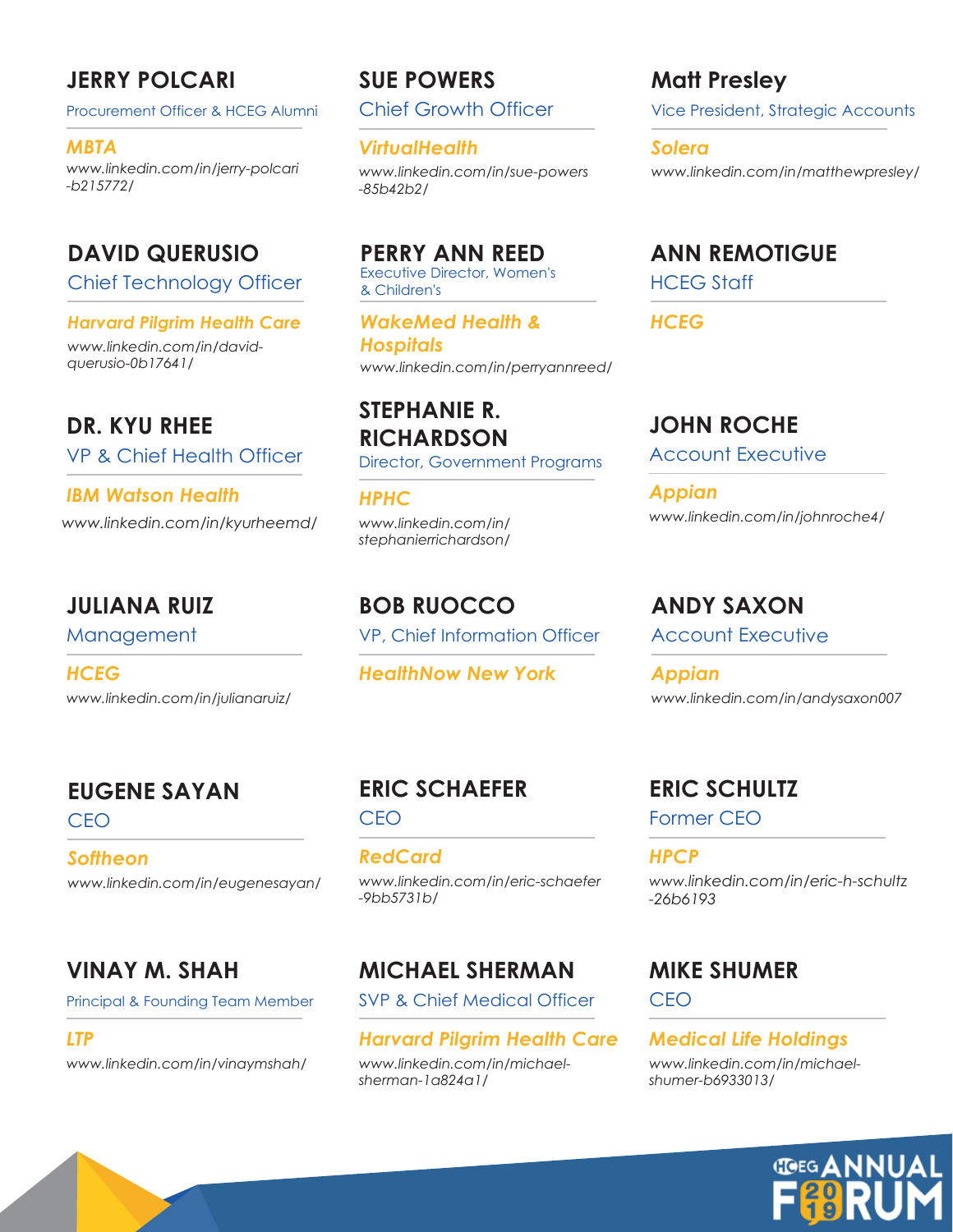### **KIM SINCLAIR**

CIO

*Boston Medical Center Health Plan*

#### **ELLIE SOEFFING**

**Principal** 

*Soeffing Associates www.linkedin.com/in/ellie-soeffing/*

VP, Healthcare Economics and Analytics Ops **SARA STEVENS**

*Capital District Physicians' Health Plan*

#### **BILL STUART**

Director of Strategy and Compliance

*Benefit Strategies www.linkedin.com/in/william-stuart -hsa-guru/*

### **ANDREA TAGER**

Director, HSA Channel Marketing

### *Fidelity Investments (Health Solutions)*

*www.linkedin.com/in/andreatager/*

### **TIM THULL**

SVP & CIO

*Medica Health Plans www.linkedin.com/in/tim-thull-2b0751*

### **MANJI SINGH**

CIO

*Independent Living systems*

*www.linkedin.com/in/ manjindersingh/*

VP, Sales and Marketing **JOHN SPECHT**

*eQHealth Solutions www.linkedin.com/in/john-specht -640554a/*

Managing Director **RYAN STEWART**

*SVB Leerink*

## **JOSH STURM**

VP, Key Accounts Health Plans

*Surescripts www.linkedin.com/in/joshua-sturm -39998832/*

**FERRIS TAYLOR** Executive Director

*HCEG www.linkedin.com/in/ferris-taylor/*

### **JOHANNA VIDAL-PHELAN**

Vice President Medical Director

*Pennsylvania Medical Society, Care Centered Collaborative*

### **STEVE SISKO**

Digital Healthcare Strategist

*HCEG www.linkedin.com/in/stevesisko/*

### **CHARLES STELLAR**

President & CEO

*WEDI*

*www.linkedin.com/in/charles-stellara4211226?lipi=urn%3Ali%3Apage%3Ad \_flagship3\_profile\_view\_base\_contac t\_details%3B8gLfFdyDQ5yq2IB93Qa4IA %3D%3D*

**MARK STRYKER** SVP Digital and Consumer Portfolio

*Leverage Health www.linkedin.com/in/markkstryker/*

### **CLAUDINE SWARTZ**

#### *Boston Medical Center Health Plan*

*www.linkedin.com/in/ claudineswartz//*

**JULIE THOMPSON** Sales Operations Manager

*VirtualHealth www.linkedin.com/in/julie-thompson -3235a14/*

### **MARSHALL VOTTA**

Operating Advisor

*Nautic Partners www.linkedin.com/in/marshallvotta/*